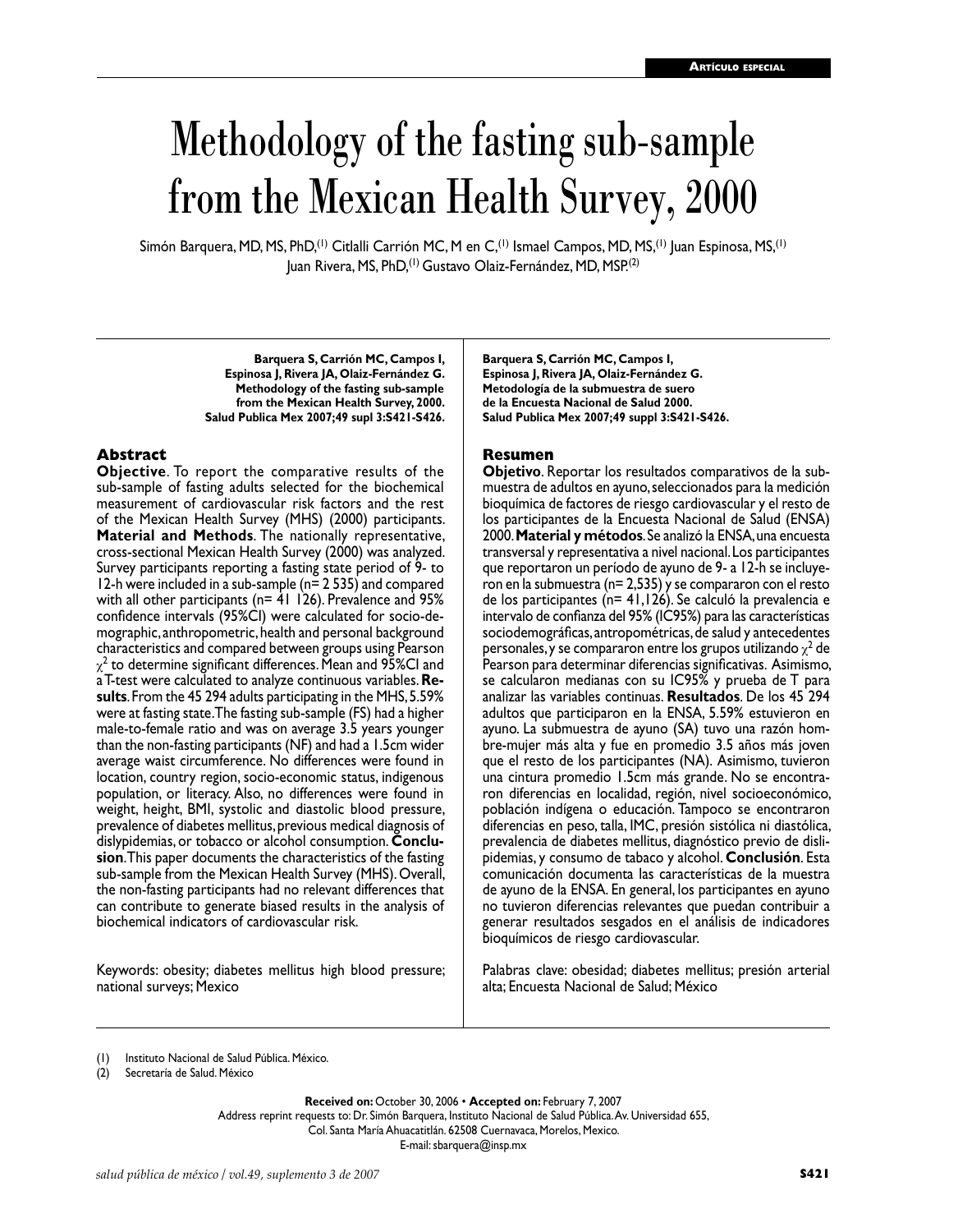The prevalence and characteristics of chronic diseases and obesity in Mexico have been documented using diverse national databases such as the Mexican Nutrition Surveys I and II (1988, 1999), $1/2$  and the Mexican Chronic Diseases Survey (1994),<sup>3</sup> among others. During 1999 and 2000, the National Institute of Public Health implemented a national health survey (Mexican Health Survey 2000) that is representative of adult men and women 20 years of age or older from across all the states and urban and rural locations.<sup>4</sup> This survey collected casual blood samples of most of the participants interviewed. These samples were frozen for future studies, giving an invaluable opportunity to study biochemical indicators for risk of chronic diseases and provide information regarding the actual status of diverse diseases such as dislypidemias, high blood pressure, diabetes mellitus and their association with obesity. The purpose of this brief report is to communicate the comparative results of the sub-sample of fasting adults, which were selected for the biochemical measurement of cardiovascular risk factors, and the rest of the survey participants.

# Material and Methods

The present study used data from the nationally representative, cross-sectional MHS, implemented in 2000.<sup>4</sup> A multi-stage sampling procedure was used. A detailed description of the sampling design and methods is available in another publication.<sup>5</sup> From the primary sampling units, a total of 45 726 households were selected, from which 24 856 men and 26 747 women over the age of 20 years from urban and rural areas participated in the survey. A structured questionnaire was used to obtain socio-demographic data, family history, clinical symptoms, and medical treatment for various chronic diseases. A single blood sample was drawn by trained personnel from approximately 44 000 cases and the serum was frozen at 150º C degrees until analysis.

### **Anthropometric variables**

Following internationally accepted techniques, standardized personnel measured height to the nearest 0.1 cm using a stadiometer (model 202, Seca Ltd, Birmingham, UK) and weight using a digital scale (1631 solar scale, Tanita Corp, Tokyo, Japan) with a margin of error of 5mm and 0.1kg, respectively. Waist circumference (WC) was measured at the midpoint between the highest part of the iliac crest and the lowest part of the ribs margin of the median axial line. The body mass index (BMI) was calculated by dividing the weight in kilograms by the height in  $m^2$  and was categorized according to the

World Health Organization (WHO) cut-off points into: normal weight (18.5-24.9 kg/m<sup>2</sup>), overweight (25-29.9  $\text{kg/m}^2$ ) and obesity ( $\geq 30 \text{ kg/m}^2$ );<sup>6</sup> if WC was  $\geq 102 \text{ cm in}$ males or  $\geq$  88 cm in females, the subject was classified as having abdominal adiposity based on the National Institutes of Health guidelines.<sup>7</sup>

## **Geographic regions**

The regions were defined as follows: North region (Baja California, Southern Baja California, Coahuila, Durango, Nuevo Leon, Sonora, Sinaloa, Tamaulipas and Zacatecas), Central region (Aguascalientes, Colima, Guanajuato, Hidalgo, Jalisco, Mexico, Michoacan, Nayarit, Queretaro, San Luis Potosi and Tlaxcala), Metropolitan area of Mexico City, and South Region (Campeche, Chiapas, Guerrero, Morelos, Oaxaca, Puebla, Quintana Roo, Tabasco, Veracruz and Yucatan). This regionalization scheme has been used in many epidemiologic transition analyses for within-country comparisons.<sup>8,9</sup>

### **Socioeconomic status index**

For the purpose of this study, a principal components analysis (PCA) was performed on household characteristics (flooring material, ceiling, walls, water source, drainage, number of persons residing in the household, and number of domestic appliances). The main factor extracted explained 40.4% of the total variance with a Kaiser-Mayer-Olkin (KMO) measure of sampling adequacy= 0.83 and was used as a proxy for socioeconomic status (SES). This factor had large loadings for household and community characteristics such as sewer system, indoor plumbing, refrigerator, and television. Small loadings were observed for variables such as communal food distribution and number of people residing in the household. For the purpose of this article, this factor was divided into tertiles and used as a proxy for low, medium, and high socio-economic level.

# **Diabetes mellitus and high blood pressure definitions**

Blood samples were collected and blood glucose was assessed using a capillary glucose test with a glucometer (AccutrendSensor Comfort, Lakeside; Roche Diagnostic Corporation, Indianapolis, IN, USA) in fasting conditions. The American Diabetes Association's criteria were utilized to identify diabetes mellitus, defined as the presence of diabetes symptoms along with a casual plasma glucose concentration  $\geq 200$  mg/dl or a fasting glucose ≥126 mg/dl and/or a previous diagnosis by a physician.10 Blood pressure was measured twice. The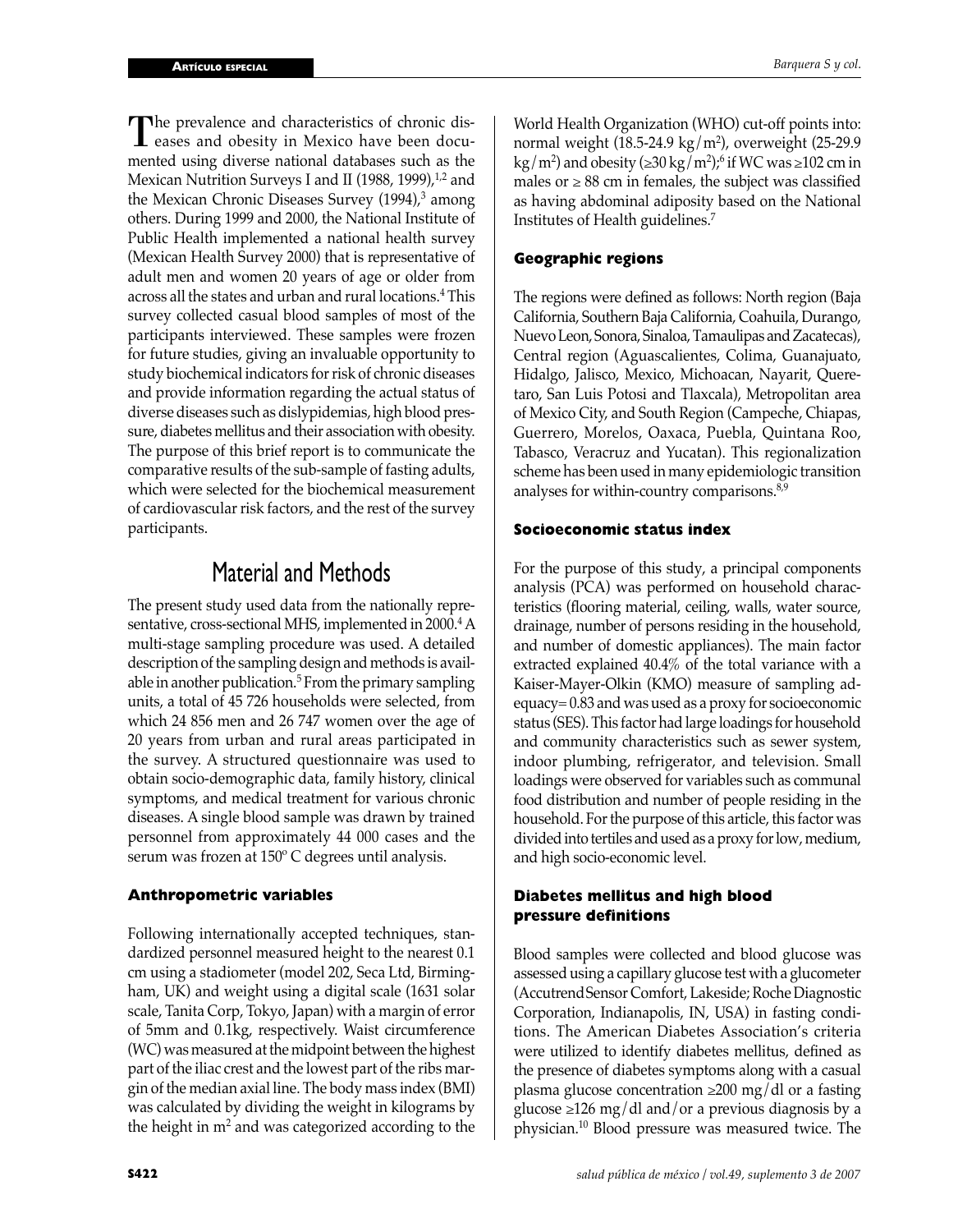first reading was carried out after at least five minutes of rest in a seated position. The same trained nurse took both measures within five minutes of each other on the subjects' right arm using an aneroid sphygmomanometer (TJX-10, ADEX Products, Mexico City, Mexico). The first Korotkoff noise marked the systolic blood pressure and the fifth noise, the diastolic blood pressure. Criteria from the Expert Panel on Detection, Evaluation, and Treatment of High Blood Cholesterol in Adults (Adult Treatment Panel III),<sup>7</sup> were utilized to identify high blood pressure, documented if the subject presented a diastolic blood pressure ≥130 mmHg on the first reading and/or if the diastolic blood pressure was ≥85 mmHg, and they were confirmed by means of a second measure. In addition, all patients who said to have been previously diagnosed with hypertension by a physician were considered to have high blood pressure.

# **Other sociodemographic variables**

Education was stratified into three groups: 1) primary or less, 2) more than primary and less than high school education, and 3) high school or more education. Literacy was defined as the percentage of the population capable of reading. Participants living in a household in which an indigenous language was spoken were considered to be indigenous.<sup>11</sup>

# **Identification of the fasting sub-sample**

During the interview the participants reported as either having or not having a 9- to 12-h fasting state period. With this information, all individuals identified as positive were included in the fasting sub-sample (n= 2 535). No attempt was made in the original National Health Survey design to obtain a probabilistic sample of fasting adults; therefore, this subgroup is considered a casual sub-sample from the National Health Survey.

# **Statistical analysis**

Due to the characteristics of the survey, the present study adjusted for the complex multistage sample design using the STATA 8.2 "SVY" module.\*

 To compare fasting with non-fasting cases, their prevalence and corresponding 95% confidence intervals  $(95\%CI)$  were calculated and a Pearson  $X^2$  test was used to establish significant differences between categories.

Mean and 95%CI were calculated for continuous variables. Information related to their socio-demographic characteristics, health conditions, and personal and family background were analyzed.

# **Ethical considerations**

Consent for participation was obtained from all participants. The project was approved by the scientific and ethics committees of the Mexican National Institute of Public Health. In addition, data collection was implemented considering the confidentiality and reserve rights stipulated by the Mexican Statistical and Geographic information law.<sup>12</sup>

# Results

From the 45 294 adults participating in the survey, 5.59% were at fasting state during the blood collection (n= 2 535). Table I summarizes the socio-demographic characteristics of the fasting and non-fasting participants. A slightly higher male-to-female ratio was observed in the fasting group. In addition, the prevalence of participants with high school or more education was higher (35.5 fasting versus 29.3% non-fasting). There were no significant differences in location (rural/urban), country region, socio-economic status index, indigenous population, or literacy. Table II summarizes personal characteristics such as anthropometric information and prevalence for diabetes mellitus (DM) or high blood pressure (HBP). The fasting group was on average 3.5 years younger than the non-fasting group. No differences were found in the average height, weight, BMI, or systolic and diastolic blood pressure. By BMI category, there were no differences between fasting and non-fasting groups for the prevalence of normal, overweight, and obese participants. Waist circumference of non-fasting participants was on average 1.5 cm wider compared to the fasting group (93 cm *versus* 91.5 cm, respectively). The non-fasting group showed 4.6% more cases of central obesity using the ATPIII criteria compared to the fasting group (40.9 *versus* 36.3% respectively). These differences were maintained after disaggregating by sex, but remained insignificant. The prevalence of DM was similar in both groups, but the survey found that this condition was more prevalent in the fasting group. There were no significant differences in high blood pressure prevalence. A remarkably low percentage of the population had a previous medical diagnosis of high blood cholesterol in both non-fasting and fasting groups (Table II). Table III presents the personal and family background of the participants. No difference was observed between the

<sup>\*</sup> Stata Corp. Stata reference manual. Release 7. College Station, TX,  $\begin{array}{c|c} \rightarrow \text{groups} \quad \text{for} \quad \text{to} \quad \text{or} \quad \text{or} \quad \text{or} \quad \text{or} \quad \text{or} \quad \text{or} \quad \text{or} \quad \text{or} \quad \text{or} \quad \text{or} \quad \text{or} \quad \text{or} \quad \text{or} \quad \text{or} \quad \text{or} \quad \text{or} \quad \text{or} \quad$ USA. Stata Press, 2001.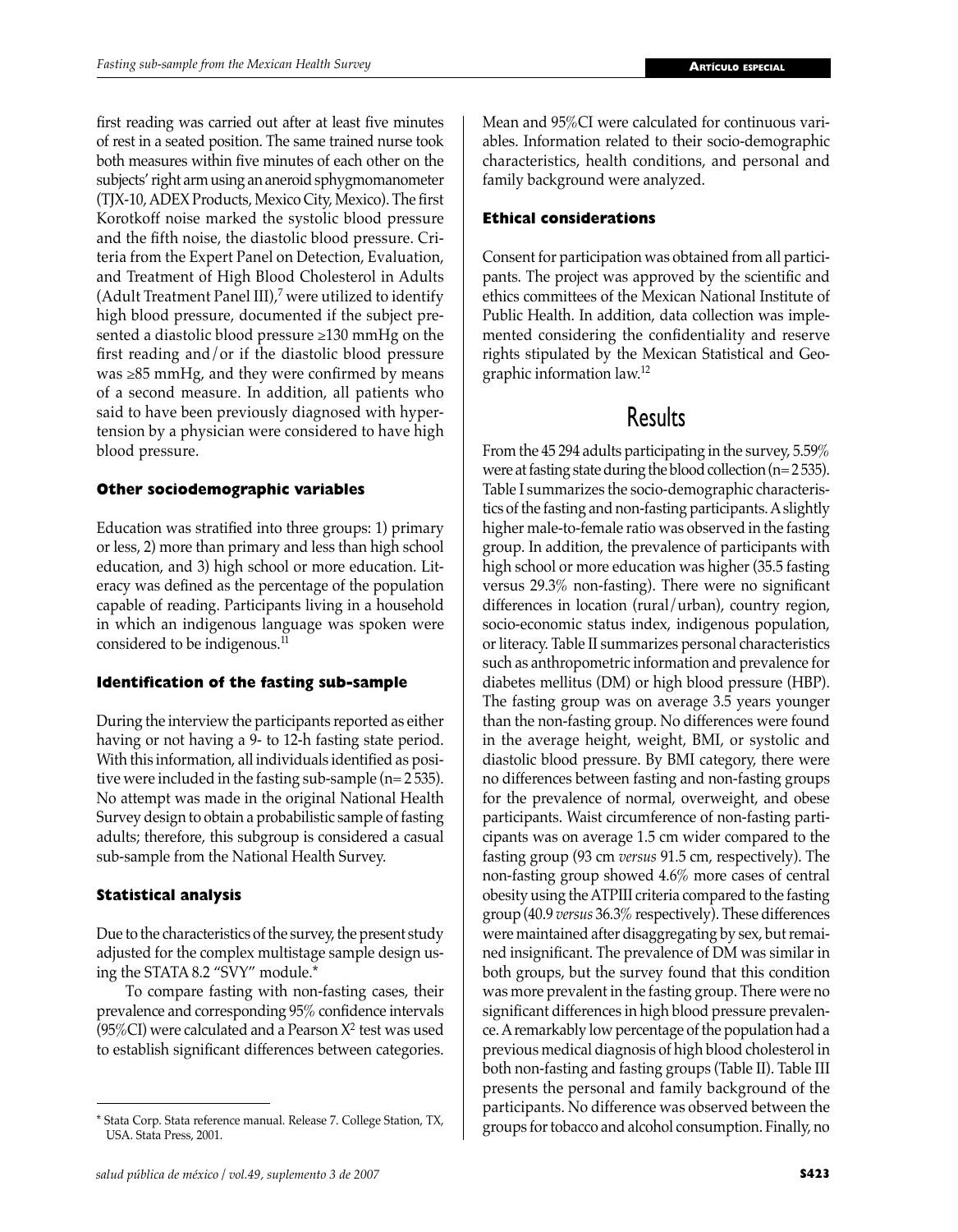|                                   | Total participants N= 54 294<br>N | Non fasting $N = 41$ 126<br>% (IC 95%) |              | Fasting $N = 2$ 535<br>% (IC 95%) |              |
|-----------------------------------|-----------------------------------|----------------------------------------|--------------|-----------------------------------|--------------|
| $Sex*$                            |                                   |                                        |              |                                   |              |
| Male                              | 14 6 66                           | 46.8                                   | (45.5, 48.0) | 51.6                              | (48.7, 54.5) |
| Female                            | 30 628                            | 53.2                                   | (52.0, 54.4) | 48.4                              | (45.5, 51.3) |
| Age Group*                        |                                   |                                        |              |                                   |              |
| 20-39                             | 24 062                            | 59.9                                   | (58.9, 60.9) | 68.4                              | (65.4, 71.3) |
| $40-59$                           | 13 910                            | 27.6                                   | (26.8, 28.3) | 23.6                              | (21.3, 26.1) |
| $\geq 60$                         | 7 2 9 6                           | 12.5                                   | (11.9, 13.1) | 8.0                               | (6.7, 9.4)   |
| Location*                         |                                   |                                        |              |                                   |              |
| Rural                             | 21 651                            | 47.9                                   | (42.2, 53.6) | 40.8                              | (34.0, 48.4) |
| Urban                             | 23 643                            | 52.1                                   | (46.4, 57.8) | 59.2                              | (51.6, 66.3) |
| Region                            |                                   |                                        |              |                                   |              |
| North                             | <b>II</b> 229                     | 20.0                                   | (14.9, 26.4) | 17.3                              | (12.0, 24.2) |
| Central                           | 17165                             | 40.1                                   | (32.6, 48.2) | 43.4                              | (34.2, 53.0) |
| Mexico city                       | 299                               | 9.7                                    | (5.0, 17.8)  | 12.7                              | (6.2, 24.2)  |
| South                             | 15 601                            | 30.2                                   | (24.2, 37.0) | 26.7                              | (19.6, 35.2) |
| Socio-economic index <sup>‡</sup> |                                   |                                        |              |                                   |              |
| Low                               | 14614                             | 29.1                                   | (25.7, 32.7) | 26.9                              | (22.6, 31.8) |
| Medium                            | 14 3 9 5                          | 32.0                                   | (30.2, 33.8) | 31.3                              | (28.2, 34.6) |
| High                              | 14614                             | 38.9                                   | (35.6, 42.4) | 41.7                              | (37.1, 46.6) |
| Education*                        |                                   |                                        |              |                                   |              |
| Primary or less                   | 22 168                            | 47.7                                   | (45.5, 49.9) | 41.4                              | (37.3, 45.5) |
| Secondary                         | 8271                              | 23.0                                   | (21.9, 24.2) | 23.1                              | (21.0, 25.4) |
| High school or more               | 10341                             | 29.3                                   | (27.5, 31.1) | 35.5                              | (32.0, 39.2) |
| Literacy                          | 39 980                            | 90.8                                   | (89.7, 91.7) | 92.5                              | (90.7, 94.0) |
| Indigenous population*            | 3 7 7 6                           | 6.9                                    | (5.2, 9.1)   | 4.8                               | (3.1, 7.5)   |

#### **Table I SOCIO-DEMOGRAPHIC CHARACTERISTICS BETWEEN FASTING AND NON-FASTING PARTICIPANTS FROM THE NATIONAL HEALTH SURVEY 2000, MEXICO**

 $^*$  Statistically significant difference using Pearson  $\chi^2$  (p<0.05)

 $^\ddag$  Socioeconomic index tertile obtained from a principal component analysis of household and community characteristics (see methods). Statistical analyses were done considering the stratified survey design and the multiple stage survey design

difference was observed for family history of DM, HBP, and cardiovascular disease.

# **Discussion**

This paper documents the characteristics of the fasting sub-sample from the Mexican Health Survey (MHS). Overall, the non-fasting and fasting groups have no relevant differences that can contribute to bias in the interpretation of biochemical cardiovascular risk indicators in the latter group.

 It is likely that fasting samples were collected earlier, explaining why the frequency of males in the fasting group was higher than the rest the sample. Abdominal obesity was significantly different between the groups, even after adjusting by age; however, it was not significantly different after stratifying by sex.

 The grouping into four country regions, in which three regions aggregate states and Mexico City as a single region, resulted in a very low proportion of cases for this area. This could compromise some analyses that are stratified by region, this results must be analyzed carefully.

 In conclusion, the strategy of analyzing the fasting participants for biochemical indicators of chronic diseases could result in valid indicators for a sub-sample population of the Mexican Health Survey without significant differences from the rest of the survey par-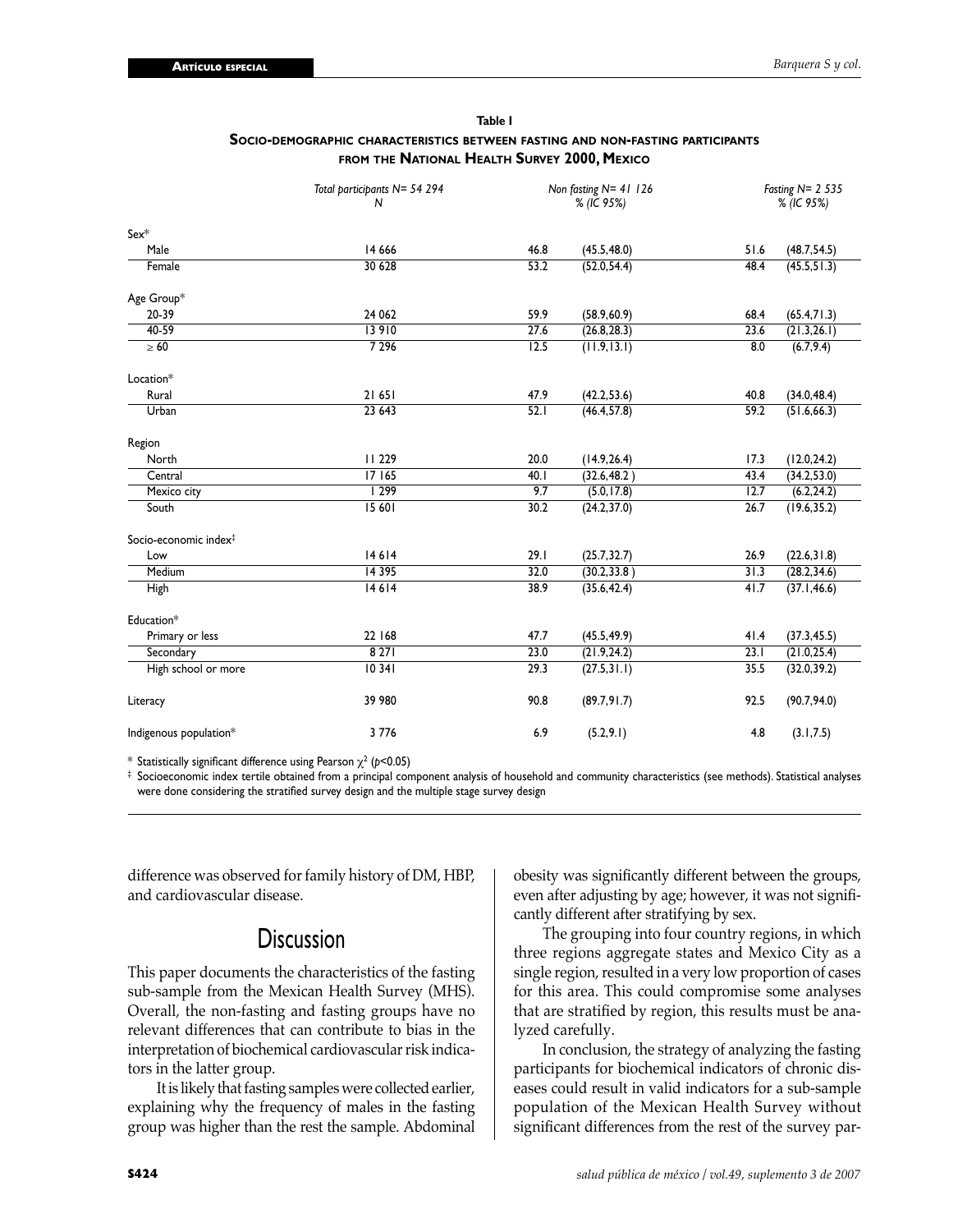| . | $\sim$ |  |
|---|--------|--|

#### **HEALTH CONDITIONS BETWEEN NON FASTING AND FASTING PARTICIPANTS FROM THE NATIONAL HEALTH SURVEY 2000, MEXICO**

|                                           | Total participants<br>N | Non fasting<br>Mean (IC 95%) | Fasting<br>Mean (IC 95%) |
|-------------------------------------------|-------------------------|------------------------------|--------------------------|
|                                           |                         |                              |                          |
| Age (years) $*$                           | 45 268                  | (38.8, 39.4)<br>39. I        | (34.6, 36.5)<br>35.6     |
| Height (cm)*                              | 43 246                  | 158.6 (158.3,159.0)          | (159.0, 160.5)<br>159.7  |
| Weight (Kg)                               | 42 093                  | (68.0, 69.1)<br>68.6         | (67.3, 69.2)<br>68.2     |
| BMI $(kg/m^2)^*$                          | 41 681                  | 27.0<br>(26.9, 27.2)         | (26.3, 26.9)<br>26.6     |
| Systolic blood pressure (mm/Hg)*          | 43 694                  | 122.1<br>(121.8, 122.5)      | (119.8, 121.9)<br>120.9  |
| Dyastolic blood pressure (mm/Hg)          | 43 694                  | 79.8<br>(79.5, 80.1)         | (78.5, 80.1)<br>79.3     |
| Waist circumference (cm)*                 | 40 913                  | 93.0<br>(92.6, 93.4)         | 91.5<br>(90.6, 92.3)     |
|                                           | N                       | % (IC 95%)                   | % (IC 95%)               |
| BMI category (kg/m <sup>2</sup> )         |                         |                              |                          |
| Normal                                    | 14 5 50                 | 37.8<br>(36.6, 39.1)         | (38.8, 44.9)<br>41.8     |
| Overweight                                | 15745                   | (37.3, 39.3)<br>38.3         | (33.9, 40.4)<br>37.1     |
| Obesity                                   | 11 386                  | 23.9<br>(22.9, 24.8)         | (18.9, 23.5)<br>21.1     |
| Central Obesity <sup>#*</sup>             | 20 662                  | 40.9<br>(39.7, 42.0)         | (33.4, 39.2)<br>36.3     |
| Females                                   | 17 509                  | 59.0<br>(57.8, 60.3)         | (52.7, 59.2)<br>56.0     |
| Males                                     | 3 1 5 3                 | 21.1<br>(19.8, 22.4)         | (14.4, 22.7)<br>18.2     |
| DM diagnosis with capillary test*         | 2 2 9 0                 | (4.2, 4.9)<br>4.6            | (4.9, 7.6)<br>6.1        |
| Previous DM diagnosis*                    | 2956                    | 5.8<br>(5.4, 6.2)            | 4.3<br>(3.4, 5.3)        |
| DM2 (survey finding + previous diagnosis) | 3764                    | 7.5<br>(7.1, 7.9)            | (6.2, 9.3)<br>7.6        |
| High Blood Pressure (survey finding) *    | 14 407                  | 31.0<br>(29.8, 32.2)         | (25.1, 30.7)<br>27.8     |
| Previous HBP diagnosis                    | 6 5 0 8                 | (14.3, 15.6)<br>14.9         | (10.2, 15.1)<br>12.4     |
| HBP (survey finding + previous diagnosis) | 15212                   | 32.3<br>(31.2, 33.5)         | 28.1<br>(25.4, 31.1)     |
| Previous high blood Cholesterol diagnosis | 3 2 7 4                 | 6.8<br>(6.3, 7.3)            | (4.8, 7.6)<br>6.1        |

 $*$  Statistically significant differences using a T-test for continuous variables and a Pearson  $\chi^2$  for categorical variables

‡ Using the ATP cut-off points for abdominal obesity (females ≥88cm, males ≥102cm). All statistics were calculated considering the stratified multi-stage survey design (see methods)

# **Table III FAMILY AND PERSONAL BACKGROUND BETWEEN NON-FASTING AND FASTING PARTICIPANTS FROM THE MEXICAN HEALTH SURVEY, MEXICO 2000**

|                               | Total participants<br>N | Non-fasting<br>% (IC95%) | Fasting<br>% (IC 95%) |  |
|-------------------------------|-------------------------|--------------------------|-----------------------|--|
| Smoked 100 cigarettes         |                         |                          |                       |  |
| Never have smoked             | 16715                   | 31.01 (29.2,33.0)        | 31.0 (27.9,34.4)      |  |
| Less than 100                 | 14 165                  | 32.8 (31.4,34.3)         | 32.2 (29.0,35.7)      |  |
| More than 100                 | 13 248                  | 36.1 (34.7,37.6)         | 36.7 (33.6,40.0)      |  |
| Currently smoker              | 7470                    | $61.4$ $(59.5,63.1)$     | 66.7 (61.3,71.9)      |  |
| Smokes daily                  | 7743                    | 43.0 (41.7,45.8)         | 47.2 (42.2,52.3)      |  |
| Currently alcohol drinker     | 15416                   | 65.9 (64.2,67.5)         | $66.7$ $(61.7,71.2)$  |  |
| Drinks daily                  | 386                     | (5.0, 6.3)<br>5.6        | (5.2, 10.3)<br>7.4    |  |
| DM family history             | 13 199                  | (32.8, 35.3)<br>34.0     | 31.8 (28.9,34.8)      |  |
| HBP family history            | 16 402                  | 43.5 (41.7,45.3)         | 43.4 (39.8,47.0)      |  |
| Hearth disease family history | 9630                    | 23.6 (22.5,24.7)         | 21.1 (18.9,23.6)      |  |

 $^*$  Statistically significant differences using a Pearson  $\chi^2$  test (p<0.05). All statistics were calculated considering the stratified multi-stage survey design (see methods)